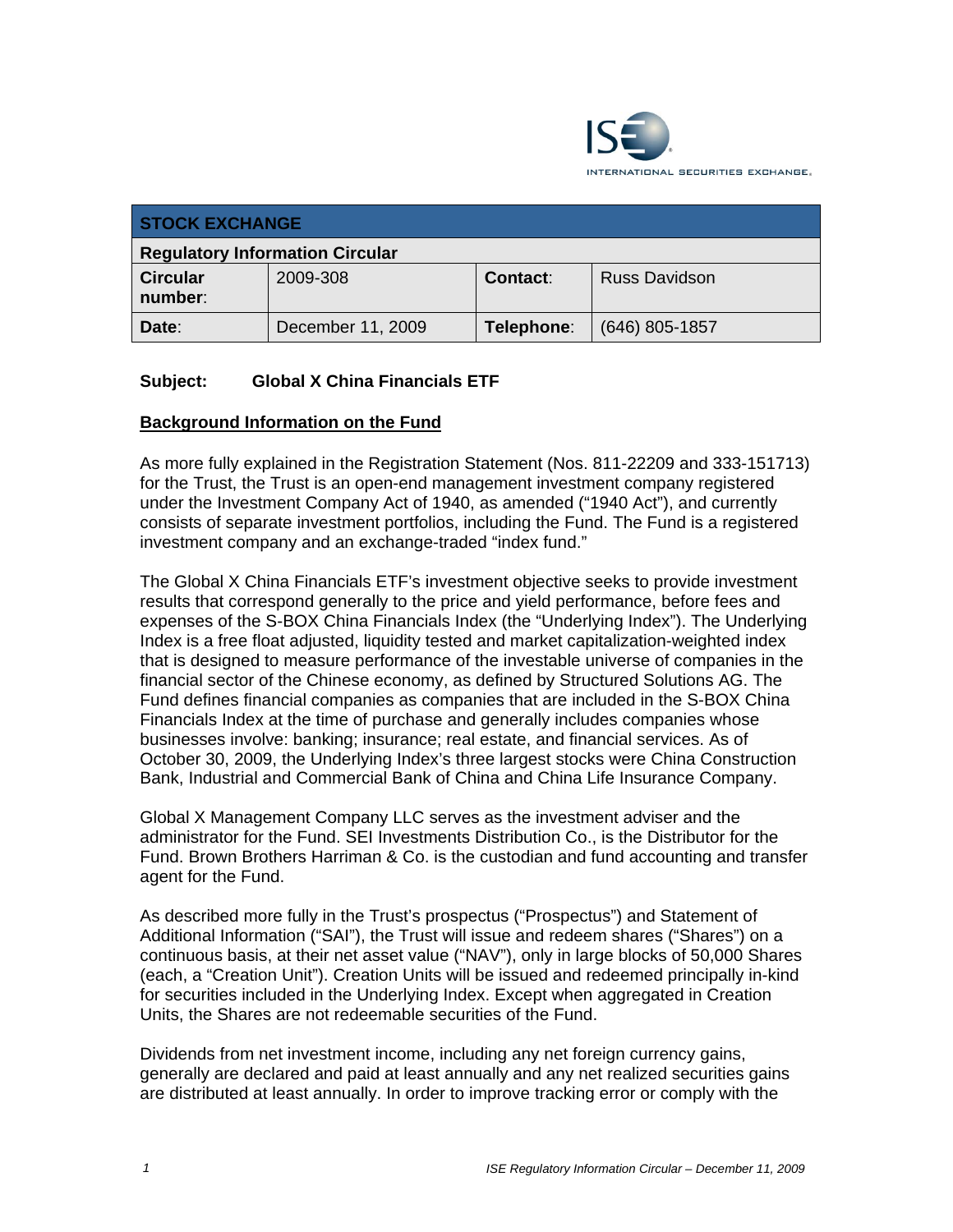distribution requirements of the Internal Revenue Code of 1986, dividends may be declared and paid more frequently than annually for the Fund.

The Depository Trust Company ("DTC") serves as securities depository for the Shares, which may be held only in book-entry form; stock certificates will not be issued. DTC, or its nominee, is the record or registered owner of all outstanding Shares.

The NAV per Share of the Fund will be determined as of the close of trading (normally, 4:00 p.m. Eastern Time ("ET")) on each day that the Exchange is open for business (a "Business Day"). NAV is calculated by dividing the value of the net assets of a Fund (i.e., the total value of its assets less all liabilities) by the total number of Shares of the Fund outstanding. NAV will be available from the Distributor and is also available to National Securities Clearing Corporation ("NSCC") participants through data made available from NSCC.

The Trust's registration statement describes the various fees and expenses for the Fund's Shares. For a more complete description of the Fund and the Index, visit www.globalxfunds.com.

#### **Principal Risks**

Interested persons are referred to the Prospectus for a description of risks associated with an investment in the Shares. These risks include foreign market risk and the risk that a Fund's return may not match the return of its index for a number of reasons including the incursion by a Fund of operating expenses and costs not applicable to its index. In addition, as noted in the Prospectus, the Shares may trade at market prices that may differ from their NAV. The NAV of the Shares will fluctuate with changes in the market value of the Fund's holdings. The market prices of the Shares will fluctuate in accordance with changes in NAV as well as the supply and demand for the Shares on the Exchange.

#### **Exchange Rules Applicable to Trading in the Shares**

The Shares are considered equity securities, thus rendering trading in the Shares subject to the Exchange's existing rules governing the trading of equity securities.

#### **Trading Hours**

Trading in the Shares on ISE is on a UTP basis and is subject to ISE equity trading rules. The Shares will trade from 8:00 a.m. until 8:00 p.m. Eastern Time. Equity Electronic Access Members (" Equity EAMs") trading the Shares during the Extended Market Sessions are exposed to the risk of the lack of the calculation or dissemination of underlying index value or intraday indicative value ("IIV"). For certain derivative securities products, an updated underlying index value or IIV may not be calculated or publicly disseminated in the Extended Market hours. Since the underlying index value and IIV are not calculated or widely disseminated during Extended Market hours, an investor who is unable to calculate implied values for certain derivative securities products during Extended Market hours may be at a disadvantage to market professionals.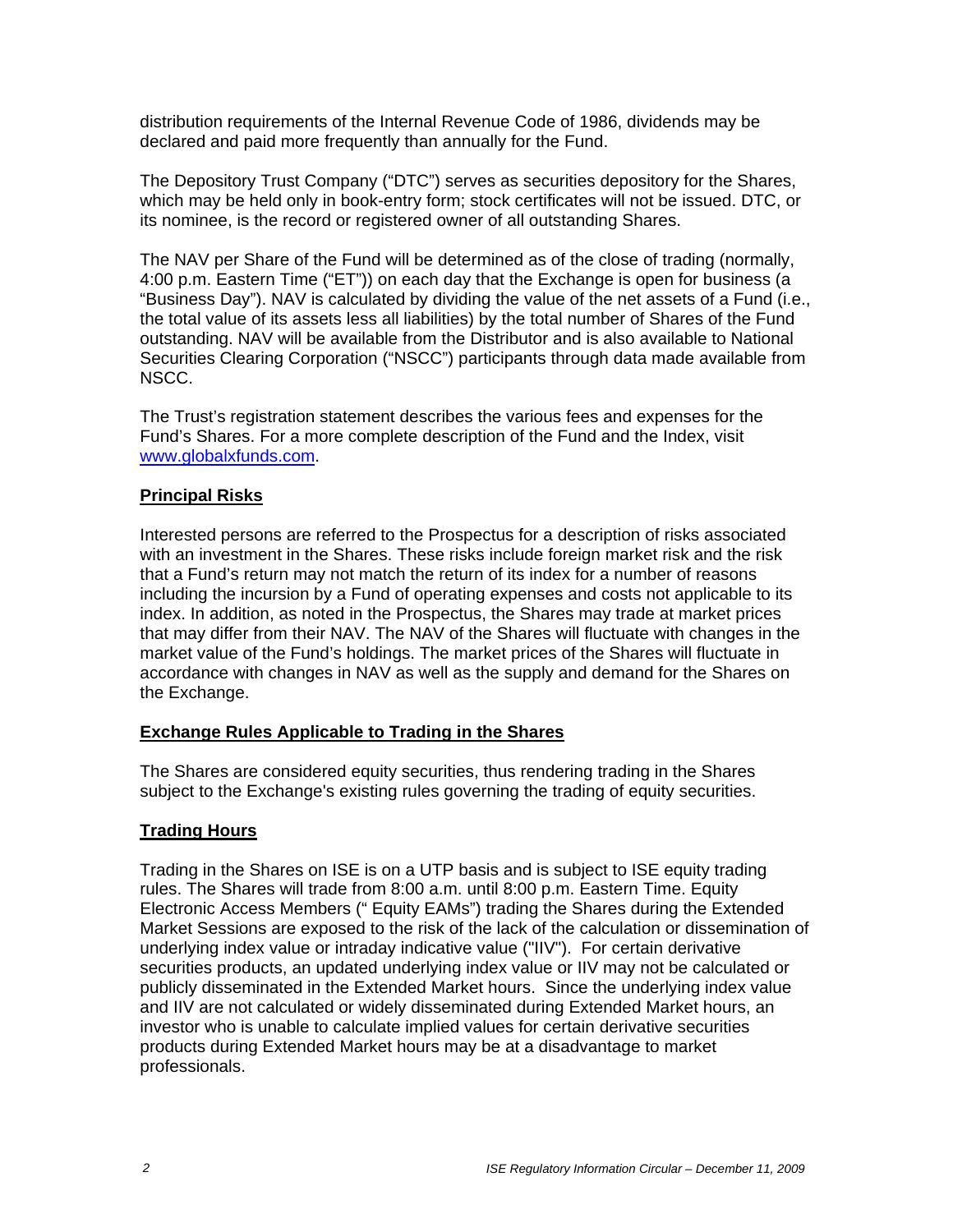# **Trading Halts**

ISE will halt trading in the Shares in accordance with ISE Rule 2101(a)(2)(iii). The grounds for a halt under this Rule include a halt by the primary market because it stops trading the Shares and/or a halt because dissemination of the IIV or applicable currency spot price has ceased, or a halt for other regulatory reasons. In addition, ISE will stop trading the Shares if the primary market de-lists the Shares.

#### **Delivery of a Prospectus**

Pursuant to federal securities laws, investors purchasing Shares must receive a prospectus prior to or concurrently with the confirmation of a transaction. Investors purchasing Shares directly from the Fund (by delivery of the Deposit Amount) must also receive a prospectus.

Prospectuses may be obtained through the Distributor or on the Fund's website. The Prospectus does not contain all of the information set forth in the registration statement (including the exhibits to the registration statement), parts of which have been omitted in accordance with the rules and regulations of the SEC. For further information about the Fund, please refer to the Trust's registration statement.

## **Exemptive, Interpretive and No-Action Relief Under Federal Securities Regulations**

The Commission has issued letters dated October 24, 2006, November 21, 2005 and August 17, 2001 ("No Action Letters") granting exemptive, interpretive and no-action relief from certain provisions of and rules under the Securities Exchange Act of 1934 for exchange-traded funds listed and traded on a registered national securities exchange that meet certain criteria.

## **Regulation M Exemptions**

Generally, Rules 101 and 102 of Regulation M prohibit any "distribution participant" and its "affiliated purchasers" from bidding for, purchasing, or attempting to induce any person to bid for or purchase any security which is the subject of a distribution until after the applicable restricted period, except as specifically permitted in Regulation M. The provisions of the Rules apply to underwriters, prospective underwriters, brokers, dealers, and other persons who have agreed to participate or are participating in a distribution of securities.

The Commission issued a No-Action Letter by which persons participating in a distribution of shares of a fund may engage in secondary market transactions in such shares during their participation in such a distribution, despite the requirements of from Rule 101 under Regulation M. In addition, the SEC has permitted persons who may be deemed to be participating in the distribution of shares of a fund (i) to purchase securities for the purpose of purchasing creation unit aggregations of fund shares and (ii) to tender securities for redemption in Creation Unit Aggregations. Further, the Commission has clarified that the tender of fund shares to the Fund for redemption does not constitute a bid for or purchase of any of the Funds' securities during the restricted period of Rule 101. The Commission has issued a No-Action Letter to paragraph (e) of Rule 102 under Regulation M which allow the redemption of fund shares in creation unit aggregations during the continuous offering of shares.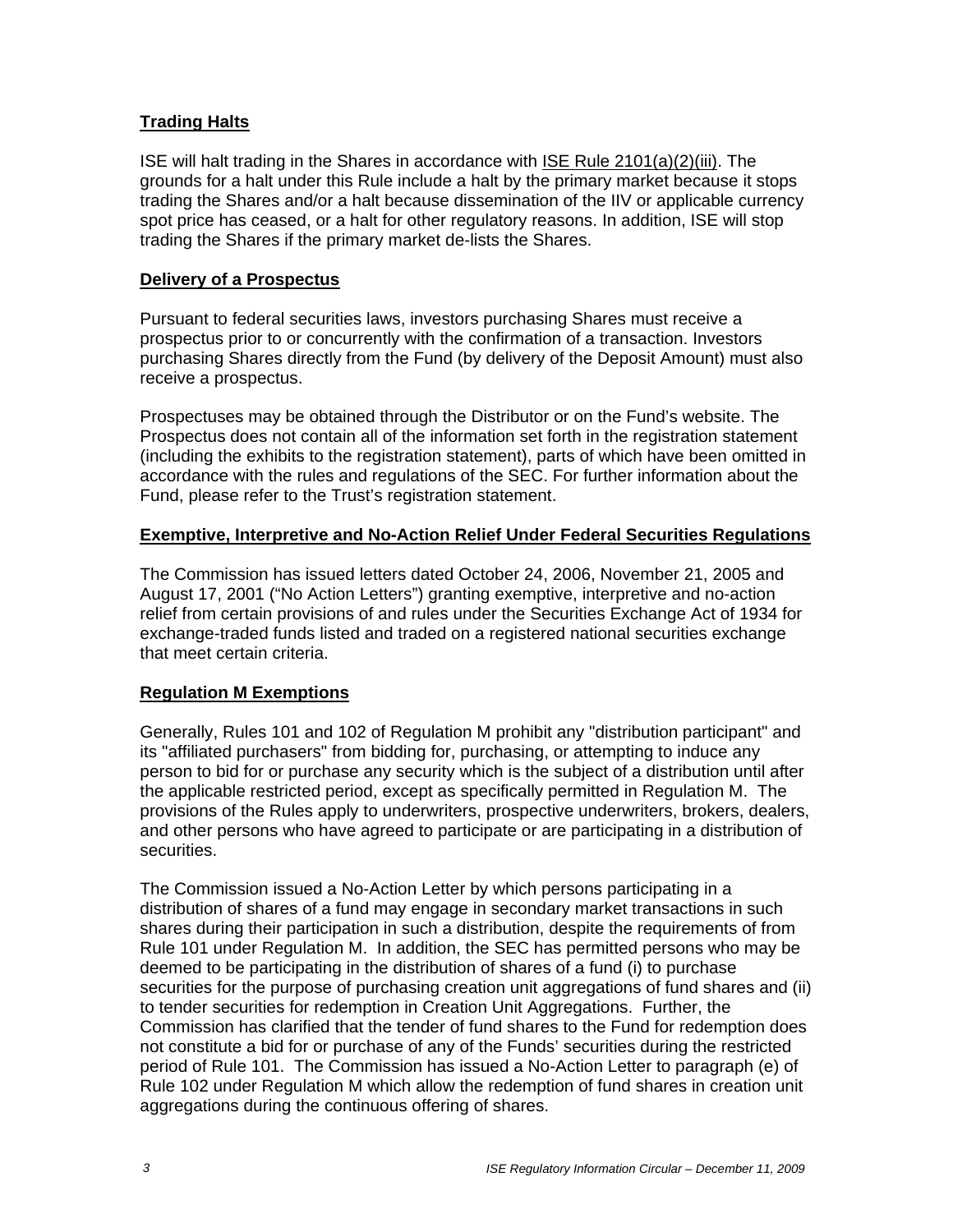# **Customer Confirmations for Creation or Redemption of Fund Shares (SEC Rule 10b-10)**

Broker–dealers who handle purchases or redemptions of Fund shares in Creation Units for customers will be permitted to provide such customers with a statement of the number of Creation Unit Aggregations created or redeemed without providing a statement of the identity, number and price of shares of the individual securities tendered to the Fund for purposes of purchasing creation unit aggregations ("Deposit Securities") or the identity, number and price of shares to be delivered by the Trust to the redeeming holder ("Redemption Securities"). The composition of the securities required to be tendered to the Fund for creation purposes and of the securities to be delivered on redemption will be disseminated each business day and will be applicable to requests for creations or redemption, as the case may be, on that day. This exemptive relief under Rule 10b-10 with respect to creations and redemptions is subject to the following conditions:

- 1) Confirmations to customers engaging in creations or redemptions must state that all information required by Rule 10b-10 will be provided upon request;
- 2) Any such request by a customer for information required by Rule 10b-10 will be filed in a timely manner, in accordance with Rule 10b-10(c);
- 3) Except for the identity, number and price of shares of the component securities of the Deposit Securities and Redemption Securities, as described above, confirmations to customers must disclose all other information required by Rule 10b-10(a).

# **SEC Rule 14e-5**

The Commission has permitted any person acting as a dealer-manager of a tender offer for a component security of fund (1) to redeem fund shares in creation unit aggregations from the issuer that may include a security subject to such tender offer and (2) to purchase fund shares during such tender offer. In addition, a No-Action has been issued under Rule 14e-5 states that if a broker-dealer acting as a dealer-manager of a tender offer for a security of the Fund purchases or arranges to purchase such securities in the secondary market for the purpose of tendering such securities to purchase one or more creation unit aggregations of shares, it must be made in conformance with the following:

- i. such bids or purchases are effected in the ordinary course of business, in connection with a basket of 20 or more securities in which any security that is the subject of a distribution, or any reference security, does not comprise more than 5% of the value of the basket purchased; or
- ii. purchases are effected as adjustments to such basket in the ordinary course of business as a result of a change in the composition of the underlying index; and
- iii. such bids or purchases are not affected for the purpose of facilitating such tender offer.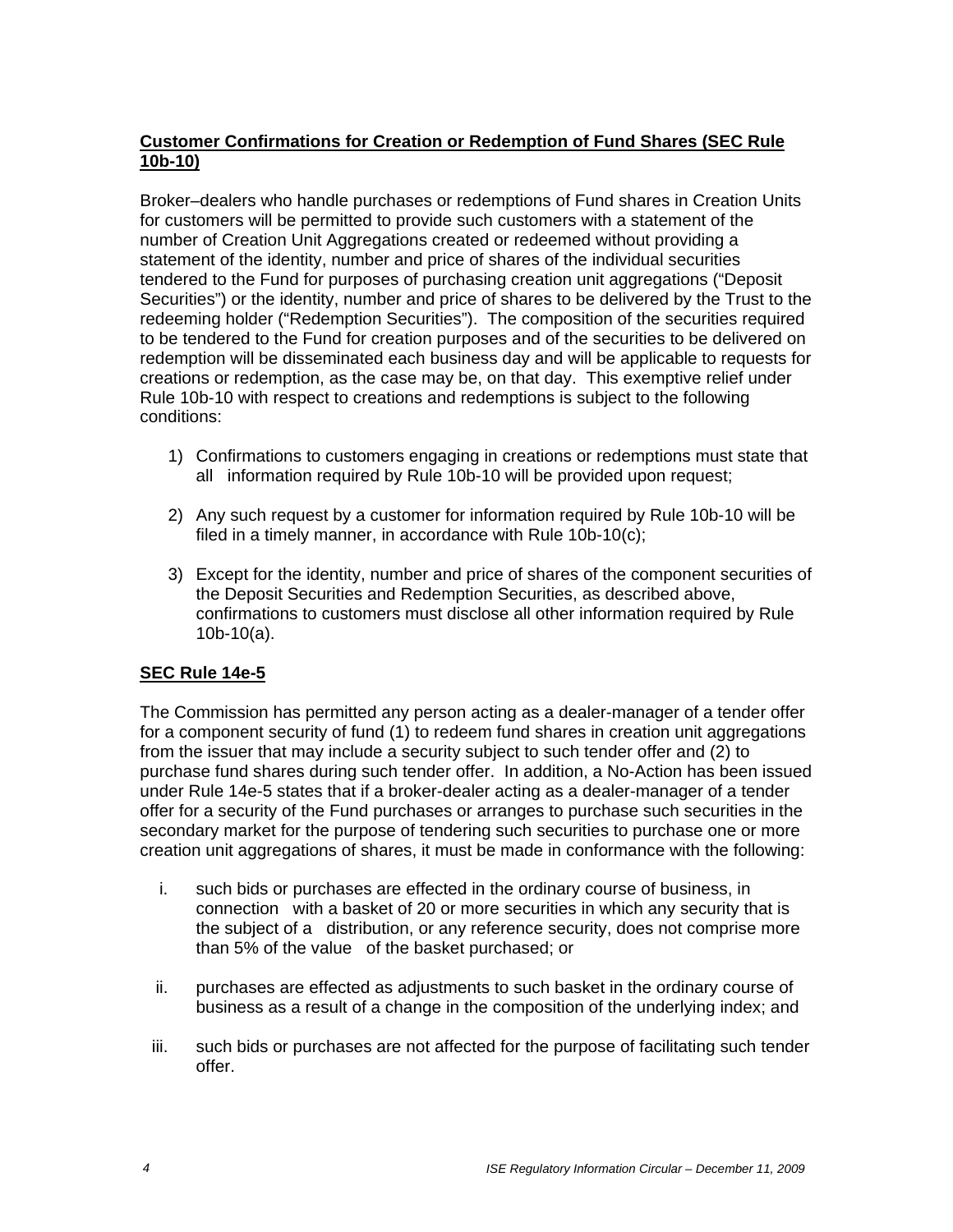# **Section 11(d)(1); SEC Rules 11d1-1 and 11d1-2**

Section 11(d)(1) of the Act generally prohibits a person who is both a broker and a dealer from effecting any transaction in which the broker-dealer extends credit to a customer on any security which was part of a new issue in the distribution of which he participated as a member of a selling syndicate or group within thirty days prior to such transaction. The Commission has clarified that Section 11(d)(1) does not apply to broker-dealers that are not authorized participants (and, therefore, do not create creation unit aggregations) that engage in both proprietary and customer transactions in shares of a fund in the secondary market, and for broker-dealer authorized participants that engage in creations of creation unit aggregations. This relief is subject to specific conditions, including the condition that such broker-dealer (whether or not an authorized participant) does not, directly or indirectly, receive from the fund complex any payment, compensation or other economic incentive to promote or sell the shares of a fund to persons outside the fund complex, other than non-cash compensation permitted under NASD Rule 2830 (I)(5)(A), (B) or (C). See letter dated November 22, 2005 from Brian A Bussey, Assistant Chief Counsel, SEC Division of Market Regulation, to Barclays Global Investors, N.A., dated November 22, 2005. The Commission has issued a No-Action Letter under Section 11(d)(1) of the Act states that broker-dealers may treat shares of a fund, for purposes of Rule 11d1-2, as "securities issued by a registered open-end investment company as defined in the Investment Company Act" and thereby extend credit or maintain or arrange for the extension or maintenance of credit on shares that have been owned by the persons to whom credit is provided for more than 30 days, in reliance on the exemption contained in the rule.

## **SEC Rule 15c1-5 and 15c1-6**

The Commission has issued a No-Action letter with respect to Rule 15c1-5 and Rule 15c1-6 as to the required disclosure of control by a broker or dealer with respect to creations and redemptions of fund shares and secondary market transactions therein.

**This Regulatory Information Circular is not a statutory Prospectus. Equity EAMs should consult the Trust's Registration Statement, SAI, Prospectus and the Fund's website for relevant information.**